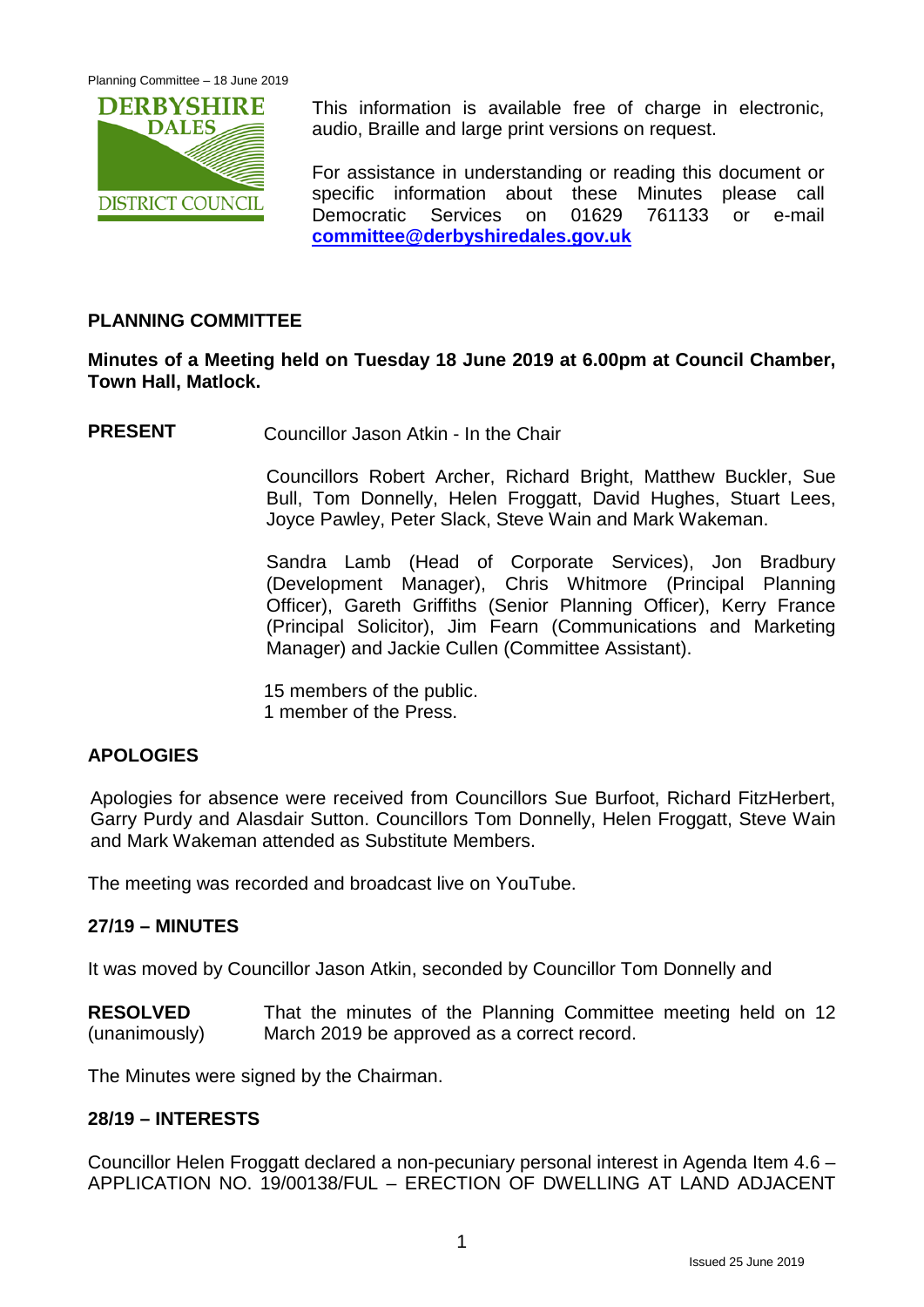TO JENNA, BURNETT LANE, HACKNEY in that she was an acquaintance of the Architect. Cllr Froggatt was not present during discussion of and voting on this item.

Councillor Robert Archer declared a non-pecuniary personal interest in Agenda Item 4.3 – APPLICATION NO. 18/01318/FUL – EXTEND AND REFURBISH TEACHING BLOCK, CREATION OF CAR PARK AND 2 NO. PASSING BAYS TO ACCESS AT QUEEN ELIZABETH SIXTH FORM CENTRE, BOOTHBY MEADOW SCHOOL, COKAYNE AVENUE, ASHBOURNE, due to a family connection to the school.

# **29/19 – APPLICATION NO. 19/00076/FUL – TWO STOREY REAR EXTENSION AT PARK HOUSE, MATLOCK GREEN, MATLOCK**

The Committee visited the site prior to the meeting to allow Members to assess the proposed development in its context.

In accordance with the procedure for public participation, Mrs Sharron Seal (Applicant) spoke in favour of the application.

It was moved by Councillor Susan Bull, seconded by Councillor Peter Slack and

**RESOLVED** (unanimously) That planning permission be granted subject to the conditions set out in the report.

## **30/19 - APPLICATION NO. 19/00077/FUL – EXTENSION AND CONVERSION OF GARAGE TO HOLIDAY LET AT PARK HOUSE, MATLOCK GREEN, MATLOCK**

This item was withdrawn.

## **31/19 - APPLICATION NO. 18/01318/FUL – EXTEND AND REFURBISH TEACHING BLOCK, CREATION OF CAR PARK AND 2 NO. PASSING BAYS TO ACCESS AT QUEEN ELIZABETH SIXTH FORM CENTRE, BOOTHBY MEADOW SCHOOL, COKAYNE AVENUE, ASHBOURNE**

The Committee visited the site prior to the meeting to allow Members to assess the impact of the proposed development on its surroundings and the local environment, including the residential amenity of the occupants of nearby dwellings.

Correspondence received after publication of the agenda was distributed at the meeting. This comprised notification of the Council's receipt of a Transport Assessment indicating that the proposed development was in accordance with national and local transport policies; correspondence from the Local Highway Authority confirming that they raised no objections to the officer recommendation and that the recommended conditions covered highway safety related matters; and a request by the Applicant to re-consider Condition 6 in the Officer's report, together with the Officer's response thereto.

In accordance with the procedure for public participation Mr Craig Seller (Local Resident) spoke against the application and Mr Scott Garrity (Head Teacher) spoke in favour of the application.

It was proposed by Cllr Joyce Pawley and seconded by Cllr Mark Wakeman that two further conditions be added, as follows: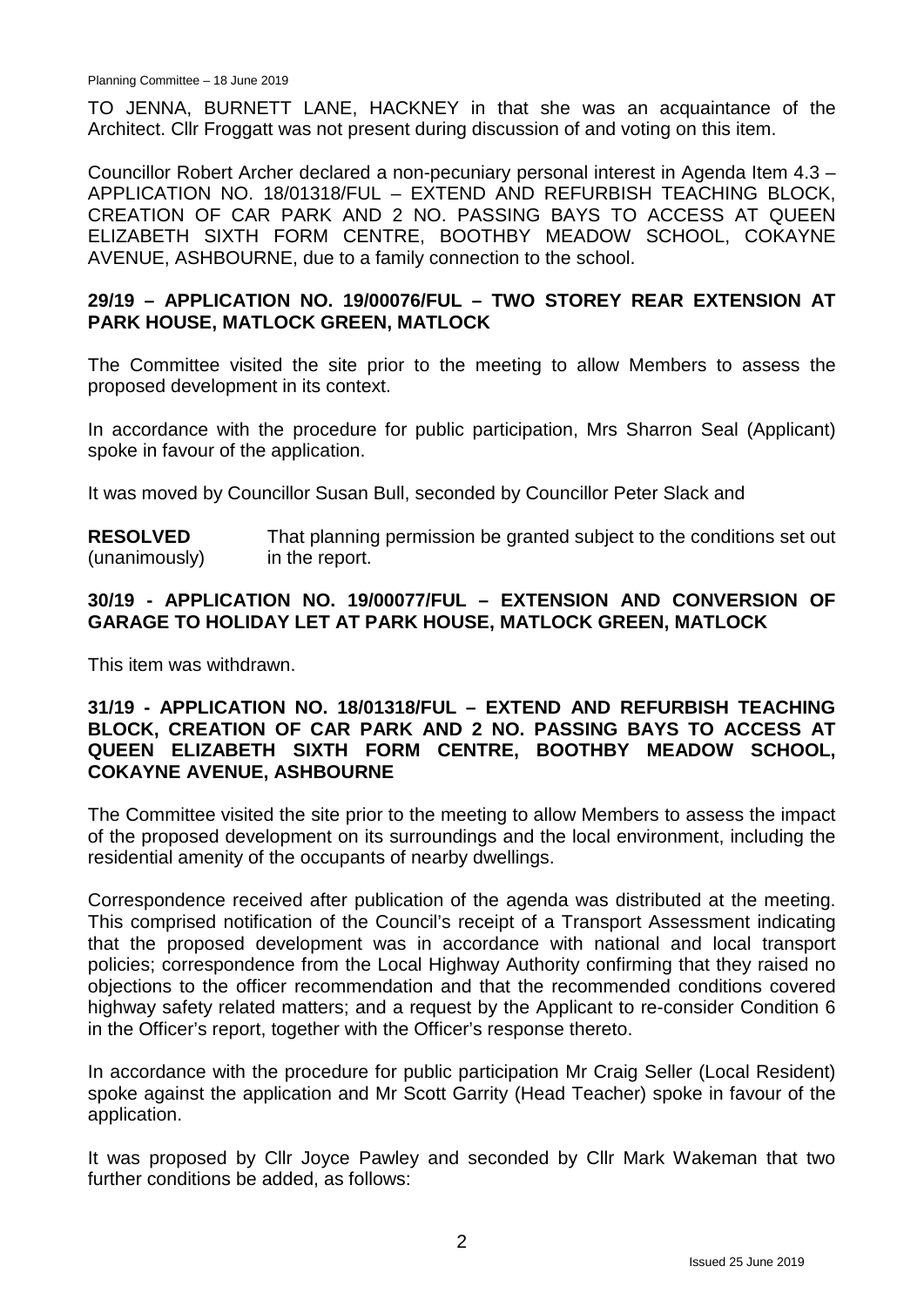Condition 10: This permission does not convey any authorisation to erect any exterior lighting to illuminate the car park surface without the prior written approval of the Local Planning Authority on an application submitted to it.

#### Reason:

To safeguard the residential amenity of the occupants of nearby dwellings in accordance with the aims of Policy PD1 of the Adopted Derbyshire Dales Local Plan (2017).

Condition 11: The remodelled and extended building hereby approved shall only be in use as a sporting facility when sporting activity on adjacent controlled land is taking place and shall be vacated / closed no later than 2 hours after the last sporting activity ceases until the following day in the case of school use and/or the next sporting activity, unless otherwise agreed in writing by the Local Planning Authority.

#### Reason:

To safeguard the residential amenity of the occupants of nearby dwellings in accordance with the aims of Policy PD1 of the Adopted Derbyshire Dales Local Plan (2017).

It was moved by Councillor Richard Bright, seconded by Councillor Tom Donnelly and

- **RESOLVED** That planning permission be granted subject to the conditions set out in the report, together with the two additional Conditions set out below:
	- 10. This permission does not convey any authorisation to erect any exterior lighting to illuminate the car park surface without the prior written approval of the Local Planning Authority on an application submitted to it.

Reason:

To safeguard the residential amenity of the occupants of nearby dwellings in accordance with the aims of Policy PD1 of the Adopted Derbyshire Dales Local Plan (2017).

11. The remodelled and extended building hereby approved shall only be in use as a sporting facility when sporting activity on adjacent controlled land is taking place and shall be vacated / closed no later than 2 hours after the last sporting activity ceases until the following day in the case of school use and/or the next sporting activity, unless otherwise agreed in writing by the Local Planning Authority.

Reason:

To safeguard the residential amenity of the occupants of nearby dwellings in accordance with the aims of Policy PD1 of the Adopted Derbyshire Dales Local Plan (2017).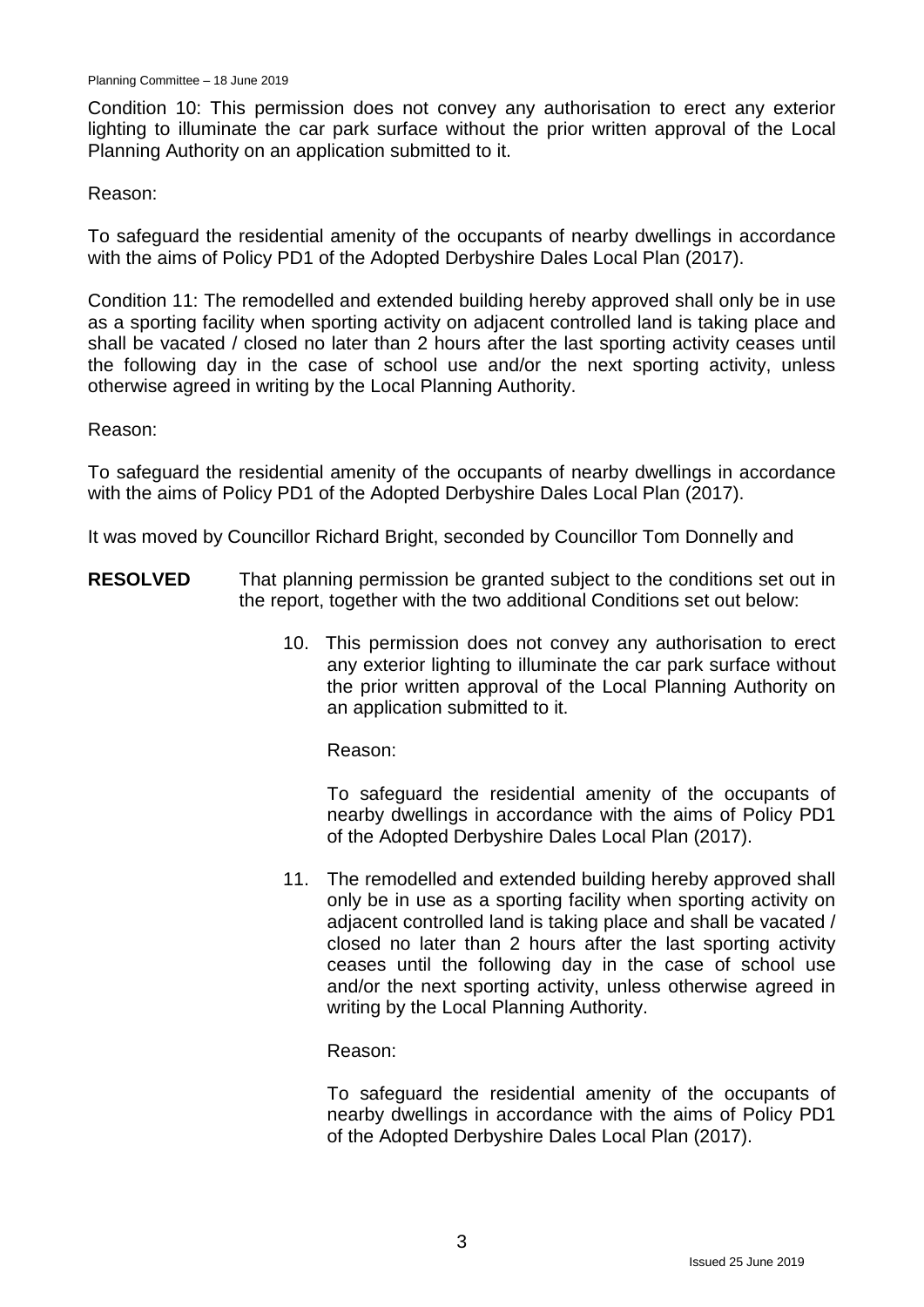**Voting:**

| For                | 12 |
|--------------------|----|
| <b>Against</b>     | 0  |
| <b>Abstentions</b> |    |

The Chairman declared the motion CARRIED.

# **32/19 - APPLICATION NO. 19/00042/FUL – CONVERSION AND EXTENSION OF STONE BARN TO FORM A DWELLING AND REMOVAL OF A REDUNDANT AGRICULTURAL BUILDING AT ASHBOURNE ROAD, BRASSINGTON**

The Committee visited the site prior to the meeting to allow Members to consider the extent of works carried out to the building and the impact of the proposed development on the surrounding area.

In accordance with the procedure for public participation, Ms Tina Humphreys (on behalf of the Applicant) spoke in favour of the application.

It was moved by Councillor Peter Slack, seconded by Councillor Stuart Lees and

**RESOLVED** (unanimously) That planning permission be refused for the reason set out in the report.

# **33/19 – APPLICATION NO. 18/01430/OUT – RESIDENTIAL DEVELOPMENT OF UP TO 12 DWELLINGS (OUTLINE) AT MATLOCK TRANSPORT, NORTHWOOD LANE, DARLEY DALE**

The Committee visited the site prior to the meeting to allow Members to assess the existing and future employment potential of the site, the impact on the character and appearance of the site and its surroundings, land drainage, tree protection and ecology matters.

Correspondence received after publication of the agenda was distributed at the meeting, comprising a request by the Applicant's Agent for clarification in respect of Conditions 11 and 13. The Senior Planning Officer subsequently addressed these concerns.

In accordance with the procedure for public participation, Mr Richard Pigott (Agent) spoke in favour of the application.

It was moved by Councillor Peter Slack, seconded by Councillor Mark Wakeman and

**RESOLVED** (unanimously) That subject to the Applicant entering into a Section 106 Legal Agreement to provide for on-site and off-site affordable housing provision and a financial contribution towards play space provision/ improvement, outline planning permission be granted subject to the conditions set out in the report.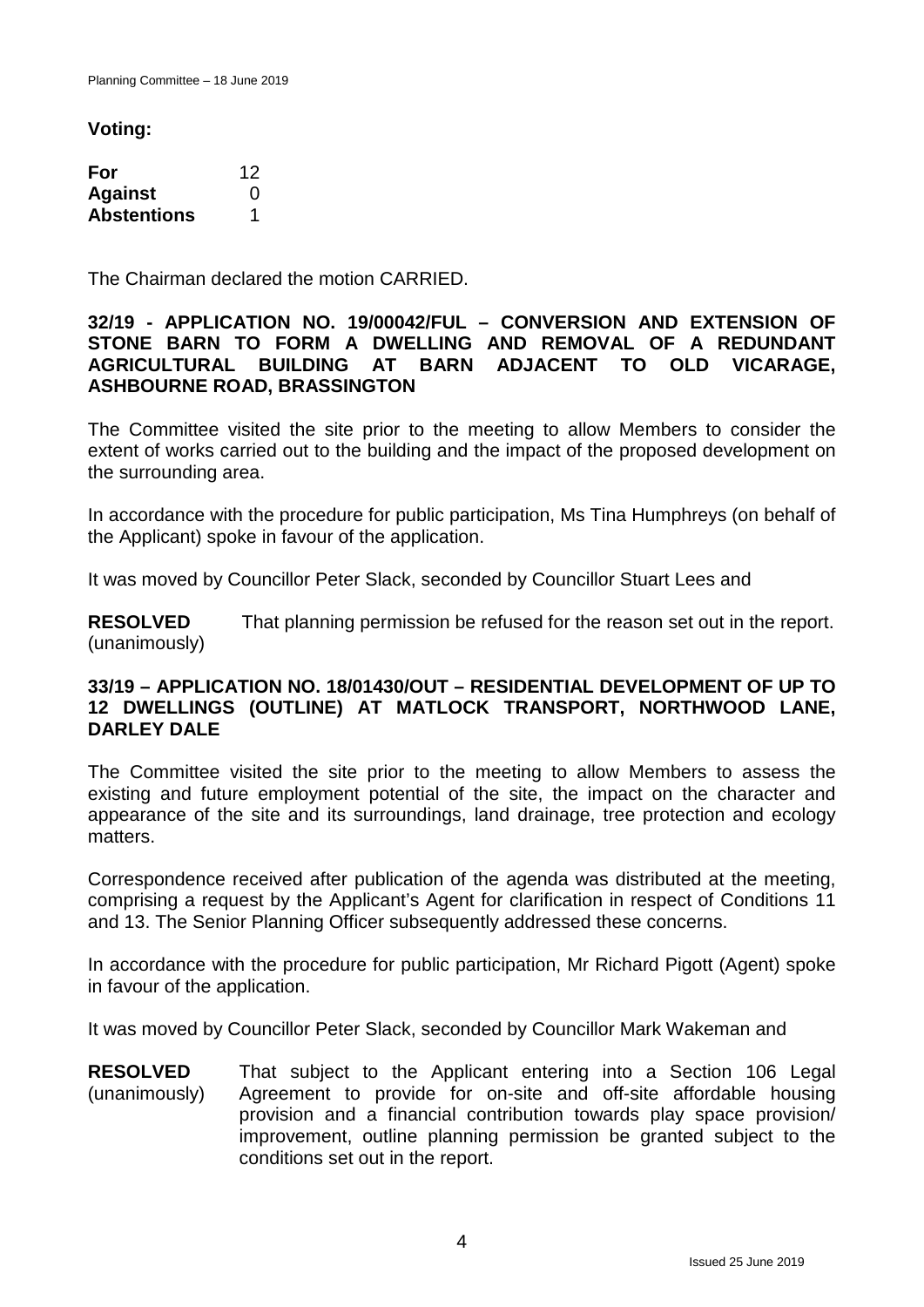# **34/19 – APPLICATION NO. 19/00138/FUL – ERECTION OF DWELLING AT LAND ADJACENT TO JENNA, BURNETT LANE, HACKNEY**

The Committee visited the site prior to the meeting to allow Members to assess the proposed development in its context.

In accordance with the procedure for public participation, Mr Joe Oldfield (Agent) spoke in favour of the application.

It was moved by Councillor Richard Bright, seconded by Councillor Mark Wakeman and

**RESOLVED** (unanimously) That planning permission be granted for the reasons set out below, and that delegated authority be given to the Development Manager to prepare a suitable list of conditions for this application.

#### Reasons

- 1. That the harm caused in terms of visual appearance is considered minimal;
- 2. That the proposed development is sustainable;
- 3. That it is unlikely that a precedent would be set due to the unique set of circumstances surrounding the location of this application with regard to the Settlement Framework Boundary.

# **35/19 – APPLICATION NO. 19/00485/S106M – PROPOSED MODIFICATION OF SECTION 106 AGREEMENT DATED 13TH DECEMBER 2015 TO AMEND THE TERMS OF THE AFFORDABLE HOUSING PROVISION AND MAKE PROVISION FOR OFF-SITE SPORTS CONTRIBUTION AT LEYS FARM, WYASTON ROAD, ASHBOURNE**

In accordance with the procedure for public participation, CIIr. Jane Harris, Ashbourne Town Council, spoke against the application

It was moved by Councillor Tom Donnelly, seconded by Councillor Helen Froggatt and

**RESOLVED** (unanimously) That delegated authority be given to the Development Manager to instruct Legal Services to secure the following through a Deed of Variation:

- The transfer of the 7 no. affordable dwellings proposed as part of approval of reserved matters application code ref. 19/00073/REM to a registered social landlord for £1
- An off-site affordable housing contribution of £664,160.20
- £71,573 towards a local sports pavilion project at Ashbourne Recreation Ground.

and upon completion of the Deed of Variation, the application be granted, with the following footnote:

**1.** This planning permission shall be read in conjunction with the accompanying legal agreement under Section 106 of the Town and Country Planning Act 1990 dated ……………